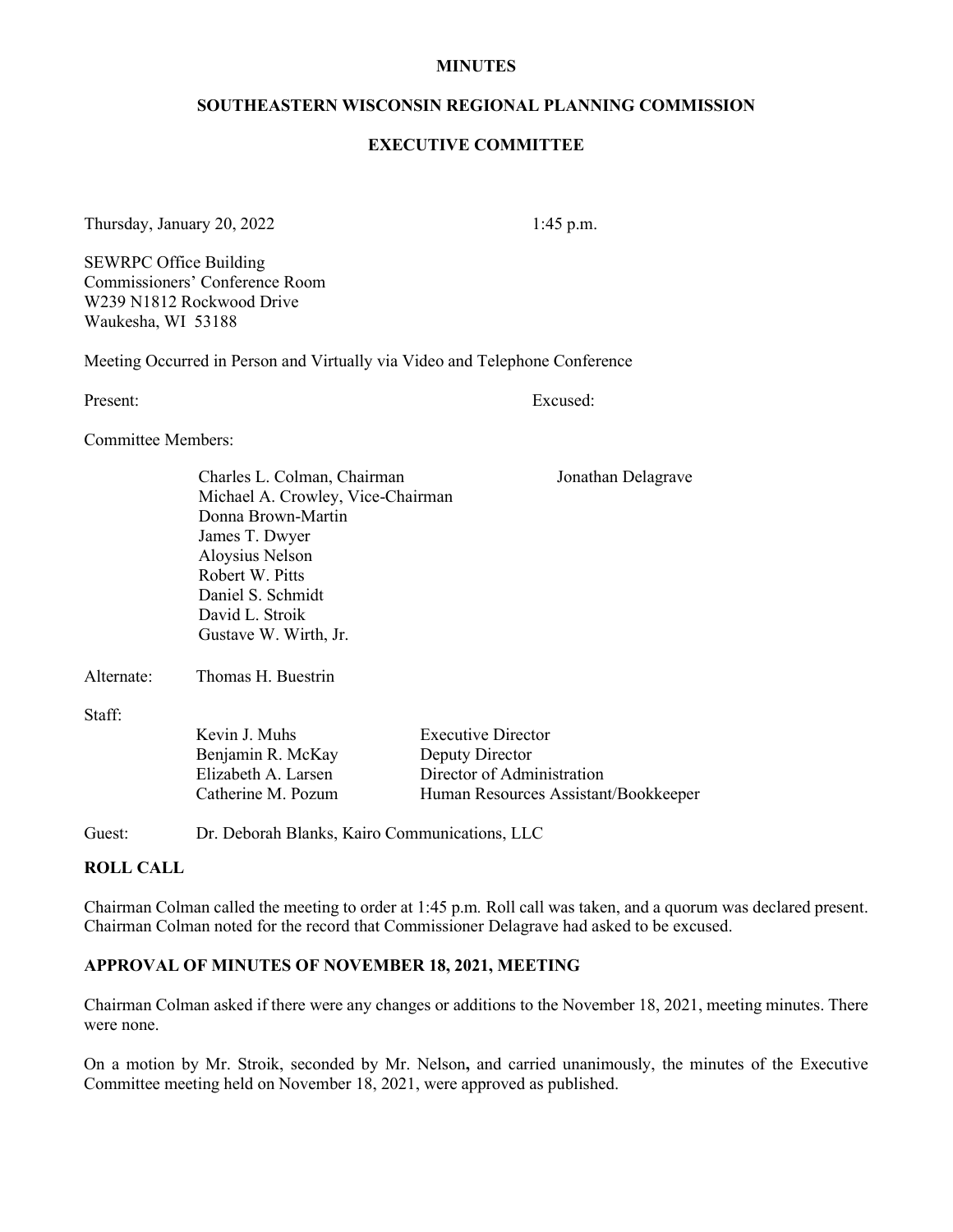# **CONSIDERATION OF ADMINISTRATIVE COMMITTEE REPORT**

Chairman Colman reported that the Administrative Committee, at its meeting held just before this Executive Committee meeting, had taken the following actions.

- 1. Reviewed and approved disbursements for financial periods: Year 2021 Nos. 23, 24, 25, and 26, and Year 2022 No. 1 – October 25, 2021, to January 2,2022.
- 2. Reviewed and approved the Statement of Projected Revenue and Expenditures for the period ending January 2, 2022.

There being no questions or comments, on a motion by Mr. Stroik**,** seconded by Mr. Schmidt, and carried unanimously, the Administrative Committee report was approved.

# **CONSIDERATION OF CONTRACTS**

Chairman Colman asked Ms. Larsen to review the proposed contracts, noting that prior to the meeting, Committee members had received a report with a table listing ten contracts. Ms. Larsen then briefly reviewed the contract report with the Committee.

In response to an inquiry by Mr. Colman, Ms. Larsen stated the River North, LLC, contract is pass through and is covered under the funding to be received from the National Science Foundation and the University of Wisconsin Milwaukee for the User Center Mobility Solutions Plan.

There being no questions or comments, on a motion by Mr. Pitts*,* seconded by Mr. Buestrin, and carried unanimously, the contract report was accepted, and the report was placed on file (copy of report attached to Official Minutes).

### **WORK PROGRAM REPORTS**

Chairman Colman asked Mr. Muhs to review the Work Program Progress Report. Mr. Muhs reviewed the report and noted that the report identifies key regional and selected community and county assistance efforts (copy of report attached to Official Minutes).

### **REVIEW AND CONSIDERATION OF A RESERVES POLICY FOR THE COMMISSION**

Chairman Colman asked Mr. Muhs to review the Commission Reserves Policy with the Committee.

Mr. Muhs recalled that the request to develop a Commission Reserves Policy was discussed at the June 2021 Annual Commission meeting. He noted that staff worked with the Commission's auditors to develop a policy that was reviewed and discussed at this Committee's November 2021 meeting. Mr. Muhs then reviewed the modified Reserves Policy, which takes into consideration comments and suggestions from the November discussion. He stated that this policy should serve as a guide for the use of the Commission reserves. This policy can easily be presented to the Counties and is not restrictive for staff when working on budget and programming options.

In response to an inquiry by Mr. Colman, Mr. Muhs stated that the operating reserve amount represents between three and six months of expenses. This amount and time frame was determined after a staff assessment of potential risks to revenue loss combined with estimated expenditures, and is within the range recommended as best practice by the Commission's auditors.

Mr. Dwyer stated that Waukesha County carries a 90-day reserve.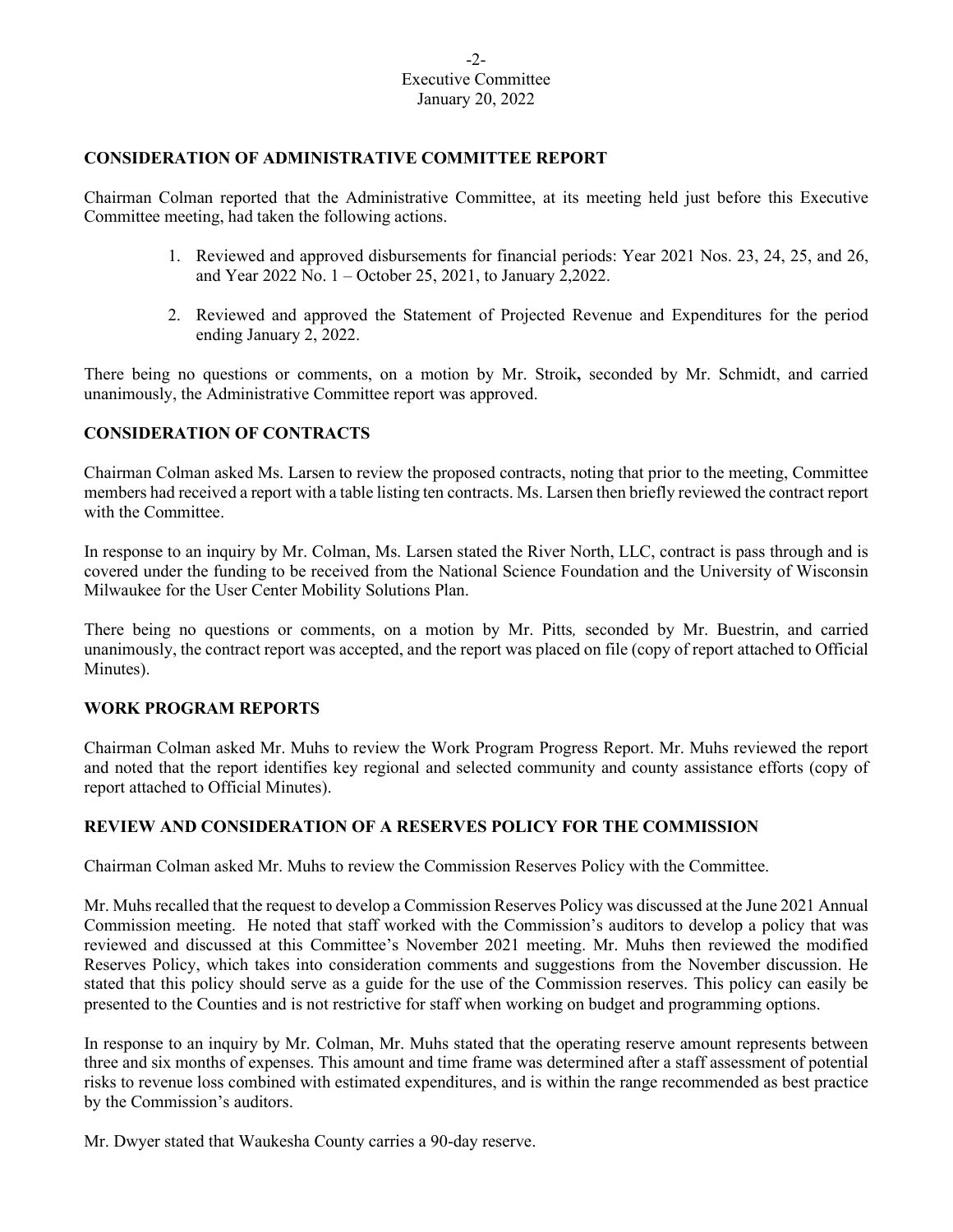#### -3- Executive Committee January 20, 2022

In response to an inquire by Mr. Pitts, Mr. Muhs stated that the Executive Committee can approve this Reserves Policy. He will provide an update to the Full Commission at its next quarterly meeting.

There being no further discussion, on a motion by Mr. Stroik, seconded by Mr. Dwyer, and carried unanimously, the Commission Reserves Policy was accepted, and the report was placed on file *(copy of the Commission Reserves Policy is attached to Official Minutes).*

# **REVIEW AND CONSIDERATION OF TRANSPORTATION IMPROVEMENT PROGRAM (TIP) AMENDMENTS (RESOLUTION NO. 2022-01)**

Chairman Colman asked the Committee to consider adoption of Resolution No. 2022-01, which is an amendment to the Transportation Improvement Program for Southeastern Wisconsin: 2021-2024.

Mr. Muhs presented Resolution 2022-01, amending the 2021-2024 Regional Transportation Improvement Program (TIP). He indicated there are six existing projects and 23 new projects to be amended into the TIP. He stated that the addition of these projects to the TIP was approved by the Commission's Advisory Committees on Transportation System Planning and Programming for the Kenosha, Milwaukee, Racine, and West Bend Urbanized Areas.

Mr. Nelson inquired about the decrease in estimated construction costs for project number 205 on page A-3. Mr. Muhs stated it is likely that the State received a more favorable construction bid, which then reduced the project cost below the previous estimate.

There being no questions or comments, on a motion by Mr. Dwyer to approve Resolution No. 2022-01, seconded by Mr. Stroik, and carried by a vote on 10 ayes and 0 nays, Resolution No. 2022-01 was approved (copy of Resolution 2022-01 attached to Official Minutes).

### **CORRESPONDENCE AND ANNOUNCEMENTS**

Chairman Colman asked if there were any correspondence or announcements. Mr. Muhs stated there was no correspondence. He then announced that due to the Infrastructure Investment and Jobs Act/Bipartisan Infrastructure Law, additional funding will be forthcoming to the State and the Region for Fiscal Year 2022. This funding must be allocated by September 30, 2022. The Commission will be working with the Wisconsin Department of Transportation and local municipalities to determine what projects are eligible for this funding. He then stated additional funding will be allocated each year through 2026. Municipalities can apply for these funds (for 2023 through 2026) by June 1, 2022.

In response to an inquiry by Mr. Colman, Mr. Muhs stated there are requirements for the projects to receive funding, but both large and small projects are eligible for funding.

In response to an inquiry by Mr. Nelson, Mr. Muhs stated that the precise amount to be received is still unknown, however the increase in STBG funding for the Region, as one example, will be between \$23 million to \$30 million annually over a five-year period.

In response to an inquiry by Mr. Dwyer, Mr. Muhs stated that in the Milwaukee Urbanized Area, the Advisory Committee on Transportation System Planning and Programming for the Milwaukee Urbanized Area will determine what projects are eligible to move forward with this funding. Within the Kenosha, Racine, and West Bend urbanized areas, similar committees led by the County Highway Commissioners will make that determination. Projects in the non-urbanized parts of the Region will be selected by the Wisconsin Department of Transportation. Mr. Muhs then noted these funds need to be obligated by September 30, 2022, however work on the projects does not have to be completed by September 2022.